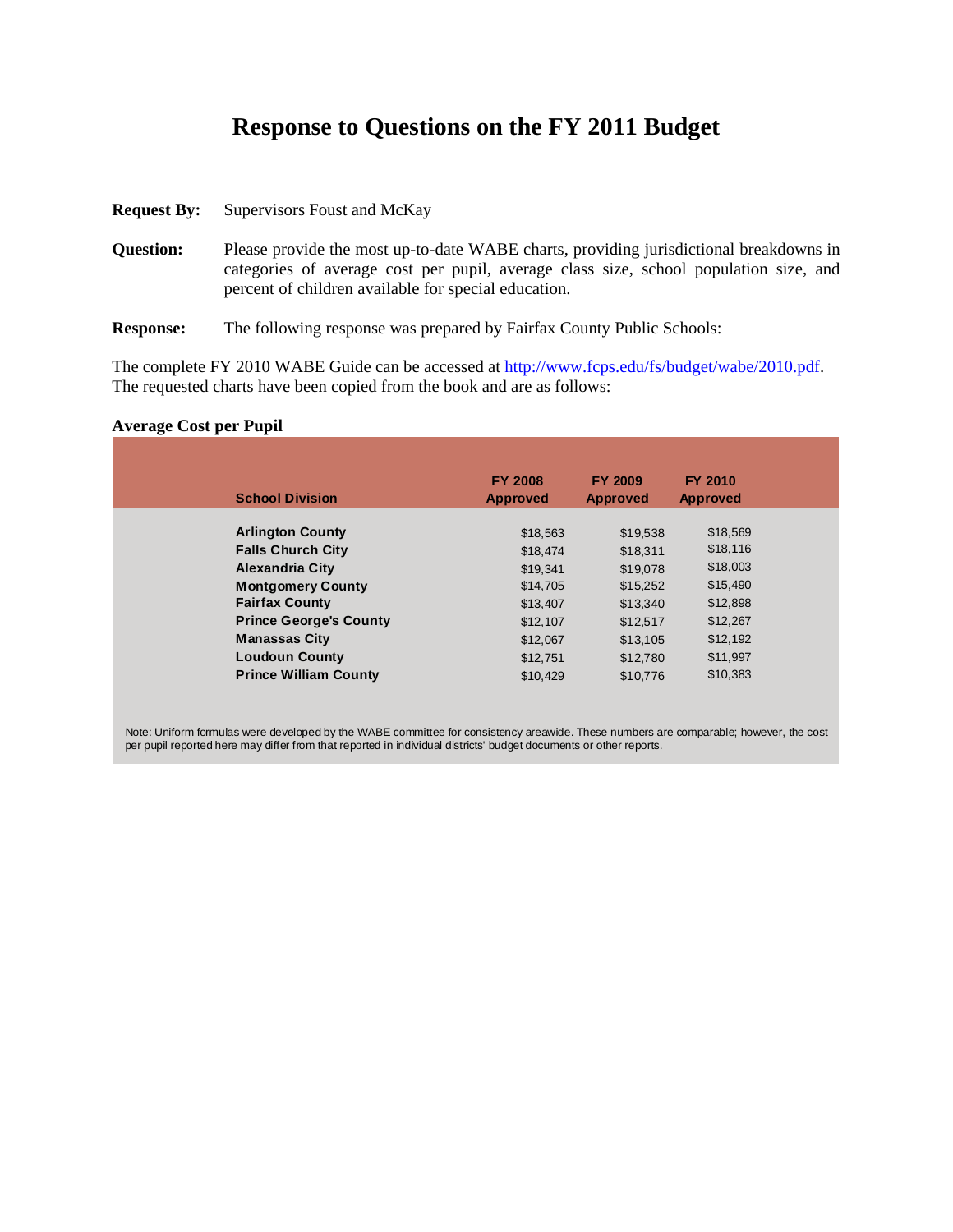### **Average Class Size**

|                                    | <b>Students per Classroom Teacher</b> |                                 |                            | <b>Students per Teacher-Scale Position</b> |                                 |                     |  |
|------------------------------------|---------------------------------------|---------------------------------|----------------------------|--------------------------------------------|---------------------------------|---------------------|--|
| <b>School Division</b>             | <b>Elementary</b>                     | Middle /<br><b>Intermediate</b> | Secondary /<br><b>High</b> | <b>Elementary</b>                          | Middle /<br><b>Intermediate</b> | Secondary /<br>High |  |
| <b>Alexandria City</b>             | 19.8                                  | 23.7                            | 25.0                       | 8.6                                        | 16.0                            | 15.0                |  |
| <b>Arlington County</b>            | 18.6                                  | 19.7                            | 17.6                       | 9.7                                        | 15.7                            | 14.8                |  |
| <b>Fairfax County</b>              | 21.2                                  | 24.1                            | 24.9                       | 13.3                                       | 18.6                            | 19.0                |  |
| <b>Falls Church City</b>           | 21.1                                  | 22.5                            | 20.6                       | 11.9                                       | 17.5                            | 17.6                |  |
| <b>Loudoun County</b>              | 22.4                                  | 19.8                            | 24.8                       | 14.6                                       | 16.4                            | 21.4                |  |
| <b>Manassas City</b>               | 16.0                                  | 22.4                            | 21.4                       | 9.8                                        | 18.8                            | 18.5                |  |
| <b>Montgomery County</b>           | 20.7                                  | 30.9                            | 28.5                       | 12.1                                       | 19.7                            | 21.3                |  |
| <b>Prince George's County</b>      | 17.5                                  | 20.3                            | 25.1                       | 12.5                                       | 11.0                            | 22.7                |  |
| Prince William County <sup>1</sup> | 22.3                                  | 31.0                            | 28.9                       | 14.1                                       | 20.2                            | 20.9                |  |

Note: Classroom teachers are positions used to determine class size.

Students per teacher-scale positions include classroom teachers and other teachers such as ESOL/ESL, librarians, reading, coaches, mentors, music, art, PE, etc.

Excludes teachers and students in pre-K, kindergarten, and self-contained special education.

 $1$  Prince William County does not include alternative education classroom teachers or alternative education students in the calculation

of average class size. Typically, student to teacher ratios in alternative settings are lower than in traditional classrooms.

### **School Population (FY 2010 Approved)**

| <b>School Division</b>        | Preschool* | <b>Head Start</b> | Kindergarten | Grades 1-12 | <b>Special</b><br><b>Education</b><br>Level 2<br>(50% or more<br>of the time) | Total<br><b>Enrollment</b> |
|-------------------------------|------------|-------------------|--------------|-------------|-------------------------------------------------------------------------------|----------------------------|
| <b>Alexandria City</b>        | 152        | $\mathbf 0$       | 1.201        | 10.099      | 107                                                                           | 11,559                     |
| Arlington County <sup>1</sup> | 1,058      | $\overline{0}$    | 1.716        | 15.877      | 1.479                                                                         | 20.130                     |
| <b>Fairfax County</b>         | 2,128      | 1.288             | 11,829       | 146.045     | 12.283                                                                        | 173,573                    |
| <b>Falls Church City</b>      | 42         | $\mathbf 0$       | 132          | 1.737       | 110                                                                           | 2.021                      |
| <b>Loudoun County</b>         | 884        | 100               | 5,035        | 50.920      | 2,551                                                                         | 59,490                     |
| <b>Manassas City</b>          | 85         | 52                | 539          | 5.747       | 405                                                                           | 6.828                      |
| <b>Montgomery County</b>      | 2,822      | 618               | 10,025       | 118.845     | 8.190                                                                         | 140,500                    |
| <b>Prince George's County</b> | 5.741      | 1.099             | 8.754        | 109,515     | 3.619                                                                         | 128,728                    |
| <b>Prince William County</b>  | 413        | 221               | 5,674        | 65,521      | 3,186                                                                         | 75,015                     |

\* Preschool includes both special education and regular education students.

1 Arlington County's preschool special education numbers do not include 24 students for preschool special education community-based services.